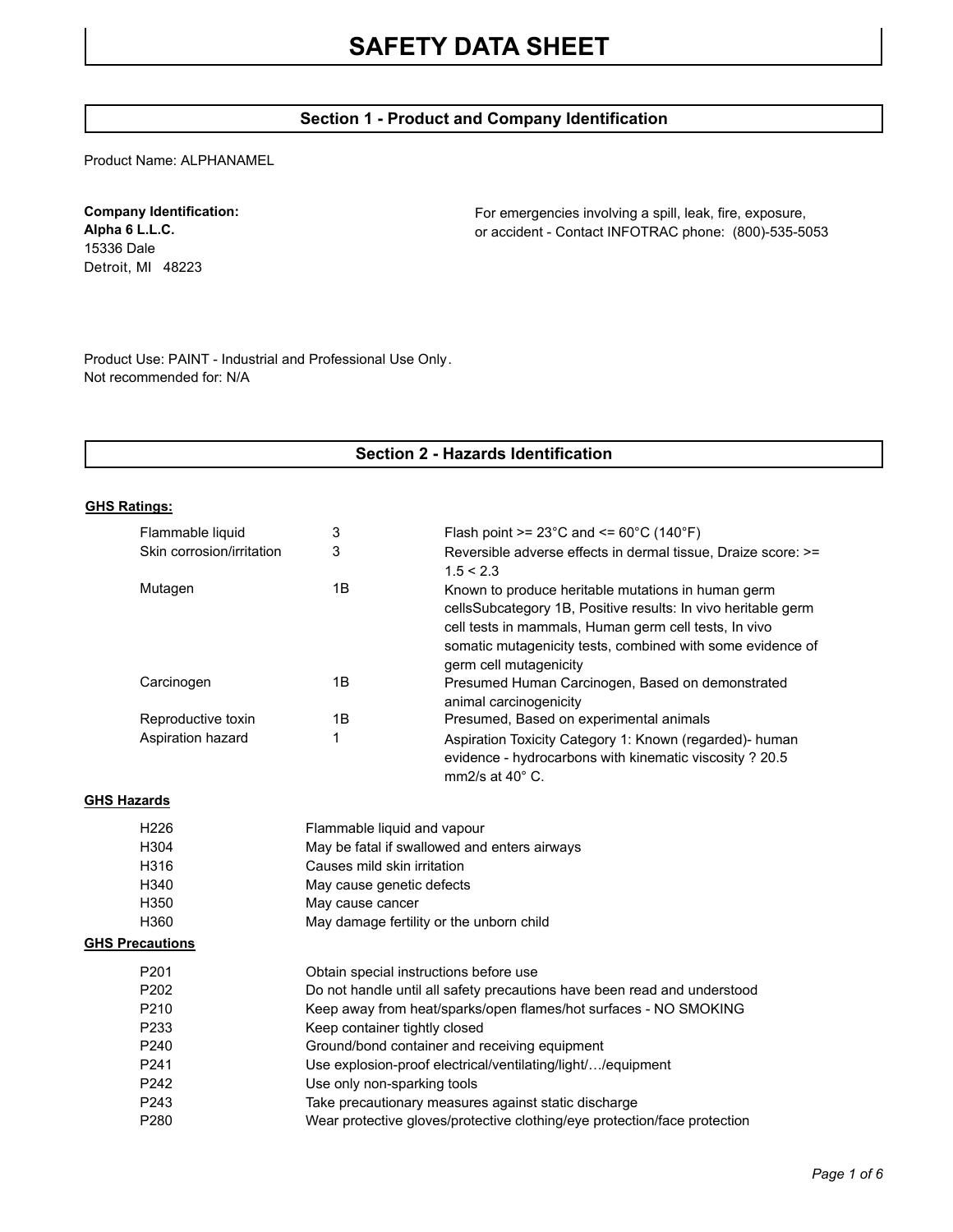| P <sub>281</sub> | Use personal protective equipment as required                                |
|------------------|------------------------------------------------------------------------------|
|                  |                                                                              |
| P331             | Do NOT induce vomiting                                                       |
| P301+P310        | IF SWALLOWED: Immediately call a POISON CENTER or doctor/physician           |
| P303+P361+P353   | IF ON SKIN (or hair): Remove/Take off immediately all contaminated clothing. |
|                  | Rinse skin with water/shower                                                 |
| P308+P313        | IF exposed or concerned: Get medical advice/attention                        |
| P332+P313        | If skin irritation occurs: Get medical advice/attention                      |
| P370+P378        | In case of fire: Use appropriate media to extinguish                         |
| P405             | Store locked up                                                              |
| P403+P235        | Store in a well ventilated place. Keep cool                                  |
| P <sub>501</sub> | Dispose of contents/container that comply with local, State, Federal, or     |
|                  | International regulations as applicable.                                     |



| Section 3 - Composition / Information on Ingredients |                   |                               |  |  |  |
|------------------------------------------------------|-------------------|-------------------------------|--|--|--|
| <b>Chemical Name</b>                                 | <b>CAS number</b> | <b>Weight Concentration %</b> |  |  |  |
| Ethylbenzene                                         | $100 - 41 - 4$    | 0.10%                         |  |  |  |
| Titanium dioxide                                     | 13463-67-7        | 25.00%                        |  |  |  |
| Petroleum distillates, hydrotreated light            | 64742-47-8        | $5.00\% - 10.00\%$            |  |  |  |
| Naphtha, petroleum, hydrotreated heavy               | 64742-48-9        | $0.10\% - 1.00\%$             |  |  |  |
| Solvent naphtha, petroleum, light aromatic           | 64742-95-6        | $1.00\% - 5.00\%$             |  |  |  |
| Stoddard solvent                                     | 8052-41-3         | $10.00\% - 20.00\%$           |  |  |  |
| 2-Butanone, oxime                                    | 96-29-7           | 0.20%                         |  |  |  |
| <b>Cumene</b>                                        | $98 - 82 - 8$     | 0.20%                         |  |  |  |

## **Section 4 - First Aid Measures**

#### **Inhalation:**

Move person to fresh air. If breathing stops, apply artificial respiration and seek medical attention immediately. **Eye contact:**

Rinse immediately with plenty of clean water for at least 15 minutes. Remove contact lenses and flush under eyelids too. Seek medical attention.

#### **Skin contact:**

Wash thoroughly with soap and water while removing contaminated clothing/shoes . Seek medical attention if skin is damaged, or if pain/irritation develops or persists.

#### **Ingestion:**

Do not induce vomiting. Keep respiratory tract clear. Never give anything by mouth to an unconcious person. Contact a physician or poison control center immediately.

# **Section - 5 Fire Fighting Measures**

Flash Point: 39 C (102 F) LEL: 1.00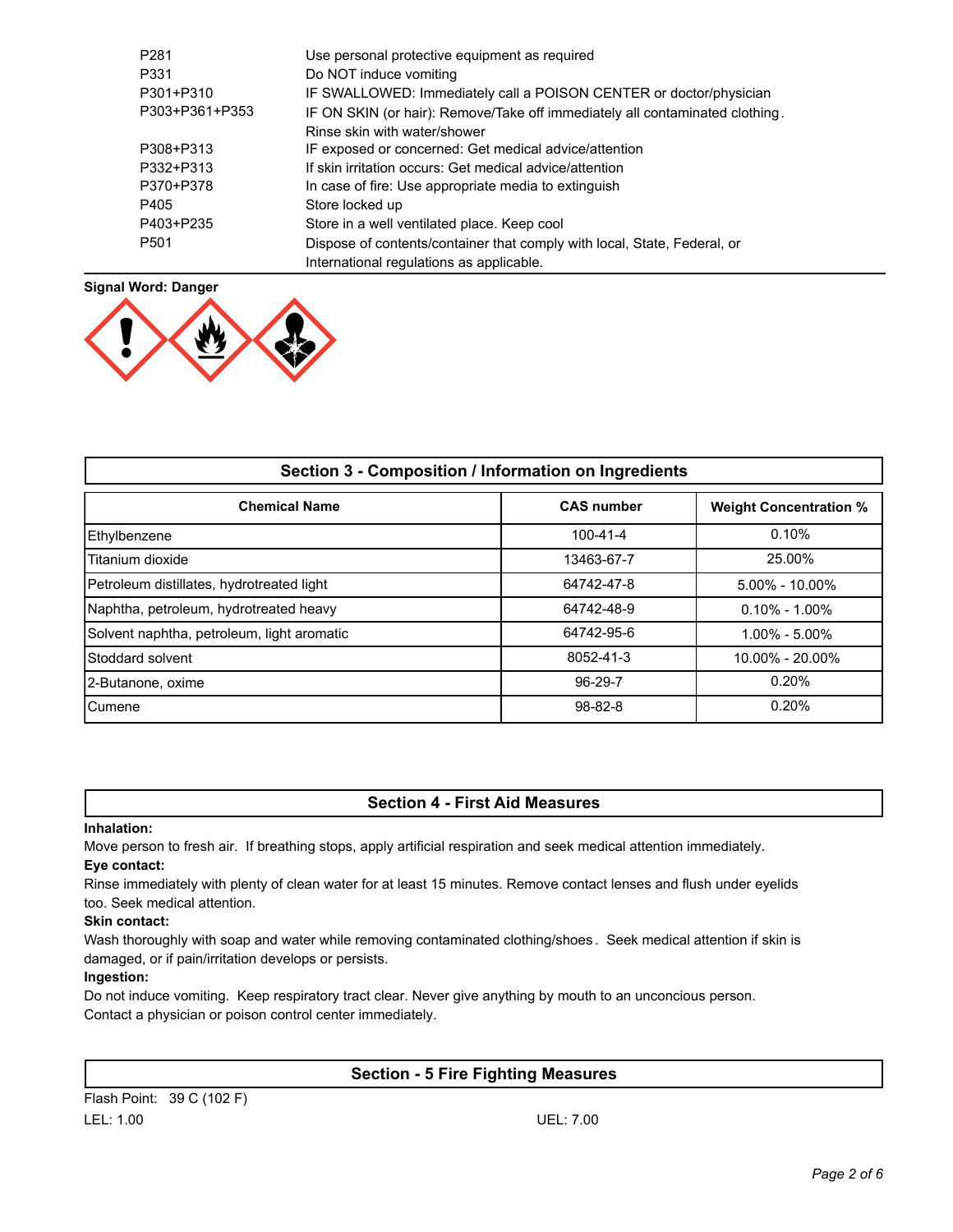## **Extinguishing Media:**

Foam, C02, Dry Chemical. Water spray may be ineffective. However, water may be used to cool closed containers to prevent pressure build-up and possible auto-ignition or explosion from heating.

#### **Unusual Fire and Explosion Hazards:**

Handle as ingnitable liquid. Keep containers tightly closed and isolate from heat, electrical quipment, sparks, or flame. Vapors form an explosive mixture in air between the upper and lower explosive limits . Never use welding or cutting torch on or near a drum (even empty) because product (even residue) can ignite explosively. Avoid spontaneuos combustion of soiled rags, steel wool, spray booth filters and other waste material contaminated with this product by immediately immersing them in a sealed, water filled metal container prior to disposal.

#### **Hazardous Combustion Products:**

Carbon monoxide, carbon dioxide, aldehydes, hydrocarbons, and other products of incomplete combustion. **Firefighting Procedure:**

Full protective equipment and self contained breathing apparatus should be used.

## **Section 6 - Accidental Release Measures**

#### **Spill Leak / Procedures:**

Eliminate all sources of ignition (flames, electrical, static, or frictional sparks. Avoid breathing vapors. Ensure adaquate ventilation. Wear appropriate personal protective equipment.

#### **Enviromental Precautions:**

Prevent further leakage or spillage if safe to do so. Prevent product from entering drains. See section #12 for further Ecological information.

#### **Methods and Materials for Containment and Cleaning Up:**

Contain spillage. Then collect with inert absorbent material and non-sparking tools. Dispose of in accordance with applicable regulations.

# **Section 7 - Handling and Storage**

#### **Handling Precautions:**

Do not use until all safety precautions have been read and understood. Use personal protection found in section 8. Smoking, eating, or drinking should be prohibited in the application area.

#### **Storage Requirements:**

Store in accordance with local regulations. Keep away from excessive heat, sparks, and open flames. Previously opened containers, carefully reseal. Keep containers closed and upright when not in use.

# **Section 8 - Exposure Control and Personal Protection**

#### **Engineering Controls:**

Provide general clean air dilution or local exhaust ventilation in volume and pattern to keep the air contaminant concentration below the lower explosion limit and applicable exposure limits.

Provide readily accessible eye wash station and safety showers.

Use of protective creams, head caps etc, is recommended.

Avoid contact with contaminated clothing. Wash contaminated clothing, including shoes, before reuse.

Electrical equipment must comply with the National Electrical Code for this environment.

#### **Personal Protective Equipment**

#### **Respiratory Protection:**

Wear an appropriate, properly fitted respirator (NIOSH approved) during the use of this product until vapor and mists are exhausted, unless air monitoring demonstrates vapor and mist levels are below applicable exposure limits. **Skin and Body Protection:**

Use chemical/solvent impermeable gloves to avoid contact with product. Wear suitable protective clothing. **Eye Protection:**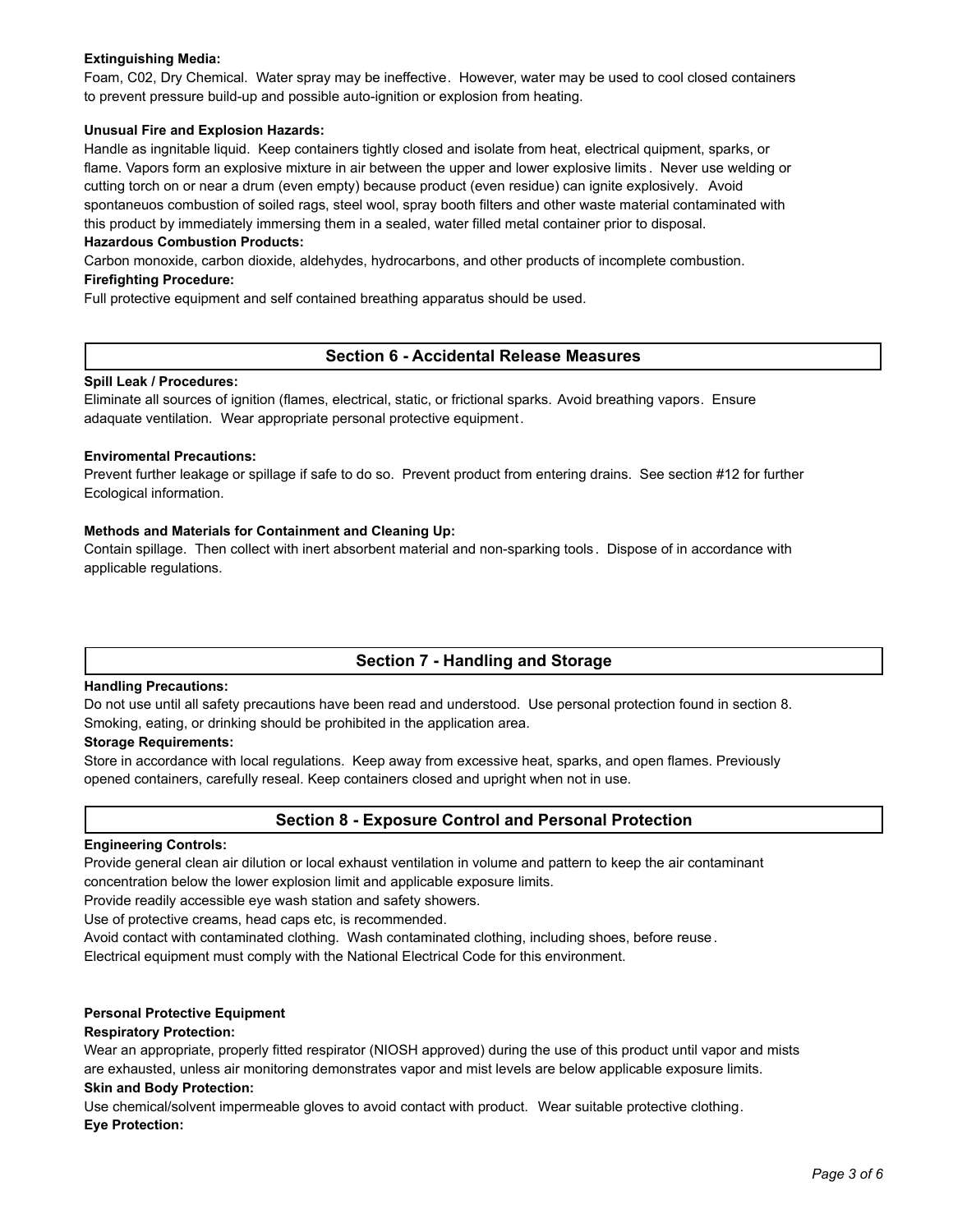## **Section 9 - Physical and Chemical Properties**

**Evaporation Rate** Slower than ether.

**Explosive Limits:** 1% - 7% **Partition coefficient (n-** No Data Found **octanol/water): Autoignition temperature:** 226°C **Decomposition temperature:** No Data Found **Physical State** Liquid **Coating VOC g/L** 385.95 **COATING VOC #/G** 3.221 **Discriming 1.0 COATING VOC #/G** 3.221 **Vapor Pressure:** 2.2 mmHg **Data Found Exercise 2.2 mmHg Odor threshold:** No Data Found **Vapor Density** Heavier than air. **pH:** No Data Found **Specific Gravity** 1.17 **Melting point:** No Data Found **Freezing point:** No Data Found **Solubility:** No Data Found **Solubility:** No Data Found **Boiling range:** 138 - 210°C **Flash point (TCC):** 102°F,39°C Clear. **Appearance** White, Colors and **Flammability:** No Data Found **Viscosity** No Data Found

# **Section 10 - Stability and Reactivity**

#### **Conditions to Avoid:**

Open flames, heat, sparks, and other ignition sources. Stability:

**STABLE** 

#### **Materials to Avoid:**

Strong acids, alkalis, strong oxidizers.

No Data Found

#### **Hazardous Decomposition Products:**

Carbon monoxide, carbon dioxide, aldehydes, hydrocarbons.

No Data Found

Hazardous polymerization will not occur.

| <b>Section 11 - Toxicological Information</b>                  |         |                                                             |             |                                                                                         |  |  |  |
|----------------------------------------------------------------|---------|-------------------------------------------------------------|-------------|-----------------------------------------------------------------------------------------|--|--|--|
| <b>Mixture Toxicity</b><br>Inhalation Toxicity LC50: 1,549mg/L |         |                                                             |             |                                                                                         |  |  |  |
| <b>Component Toxicity</b>                                      |         |                                                             |             |                                                                                         |  |  |  |
| $100 - 41 - 4$                                                 |         | Ethylbenzene                                                |             |                                                                                         |  |  |  |
|                                                                |         | Oral LD50: 3,500 mg/kg (Rat) Inhalation LC50: 17 mg/L (Rat) |             |                                                                                         |  |  |  |
| $96-29-7$                                                      |         | 2-Butanone, oxime                                           |             |                                                                                         |  |  |  |
|                                                                |         |                                                             |             | Oral LD50: 930 mg/kg (Rat) Dermal LD50: 0 mg/kg (Rabbit) Inhalation LC50: 20 mg/L (Rat) |  |  |  |
| Routes of Entry:                                               |         |                                                             |             |                                                                                         |  |  |  |
| No Data Found                                                  |         |                                                             |             |                                                                                         |  |  |  |
|                                                                |         | Exposure to this material may affect the following organs:  |             |                                                                                         |  |  |  |
| Eves                                                           | Kidnevs | Central Nervous System                                      | <b>Skin</b> | <b>Respiratory System</b>                                                               |  |  |  |

## **Effects of Overexposure**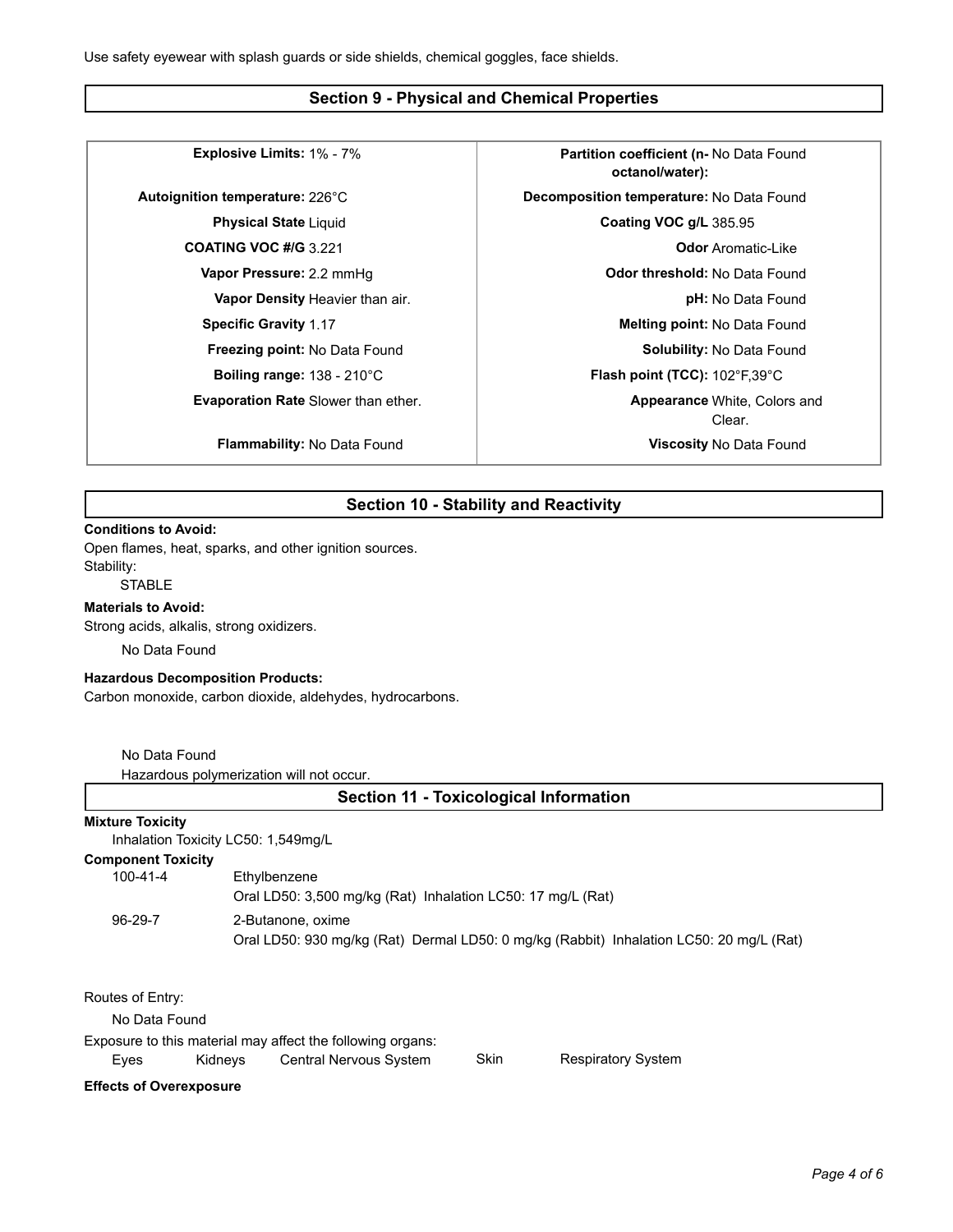| <b>Component Ecotoxicity</b>                  |                                                                                                                                                                                                                                                                                                                                                                                                                                                                                                                                                                                                                                                                            |  |  |  |
|-----------------------------------------------|----------------------------------------------------------------------------------------------------------------------------------------------------------------------------------------------------------------------------------------------------------------------------------------------------------------------------------------------------------------------------------------------------------------------------------------------------------------------------------------------------------------------------------------------------------------------------------------------------------------------------------------------------------------------------|--|--|--|
| Ethylbenzene                                  | 96 Hr LC50 Oncorhynchus mykiss: 11.0 - 18.0 mg/L [static]; 96 Hr LC50<br>Oncorhynchus mykiss: 4.2 mg/L [semi-static]; 96 Hr LC50 Pimephales<br>promelas: 7.55 - 11 mg/L [flow-through]; 96 Hr LC50 Lepomis macrochirus: 32<br>mg/L [static]; 96 Hr LC50 Pimephales promelas: 9.1 - 15.6 mg/L [static]; 96 Hr<br>LC50 Poecilia reticulata: 9.6 mg/L [static]<br>48 Hr EC50 Daphnia magna: 1.8 - 2.4 mg/L<br>72 Hr EC50 Pseudokirchneriella subcapitata: 4.6 mg/L; 96 Hr EC50<br>Pseudokirchneriella subcapitata: >438 mg/L; 72 Hr EC50 Pseudokirchneriella<br>subcapitata: 2.6 - 11.3 mg/L [static]; 96 Hr EC50 Pseudokirchneriella<br>subcapitata: 1.7 - 7.6 mg/L [static] |  |  |  |
| Petroleum distillates,<br>hydrotreated light  | 96 Hr LC50 Pimephales promelas: 45 mg/L [flow-through]; 96 Hr LC50 Lepomis<br>macrochirus: 2.2 mg/L [static]; 96 Hr LC50 Oncorhynchus mykiss: 2.4 mg/L<br>[static]                                                                                                                                                                                                                                                                                                                                                                                                                                                                                                         |  |  |  |
| Naphtha, petroleum, hydrotreated<br>heavy     | 96 Hr LC50 Pimephales promelas: 2200 mg/L                                                                                                                                                                                                                                                                                                                                                                                                                                                                                                                                                                                                                                  |  |  |  |
| Solvent naphtha, petroleum, light<br>aromatic | 96 Hr LC50 Oncorhynchus mykiss: 9.22 mg/L<br>48 Hr EC50 Daphnia magna: 6.14 mg/L                                                                                                                                                                                                                                                                                                                                                                                                                                                                                                                                                                                           |  |  |  |
| 2-Butanone, oxime                             | 96 Hr LC50 Pimephales promelas: 777 - 914 mg/L [flow-through]; 96 Hr LC50<br>Poecilia reticulata: 760 mg/L [static]<br>48 Hr EC50 Daphnia magna: 750 mg/L<br>72 Hr EC50 Desmodesmus subspicatus: 83 mg/L                                                                                                                                                                                                                                                                                                                                                                                                                                                                   |  |  |  |
| Cumene                                        | 96 Hr LC50 Pimephales promelas: 6.04 - 6.61 mg/L [flow-through]; 96 Hr LC50<br>Oncorhynchus mykiss: 4.8 mg/L [flow-through]; 96 Hr LC50 Oncorhynchus<br>mykiss: 2.7 mg/L [semi-static]; 96 Hr LC50 Poecilia reticulata: 5.1 mg/L [semi-<br>static]<br>48 Hr EC50 Daphnia magna: 0.6 mg/L; 48 Hr EC50 Daphnia magna: 7.9 - 14.1<br>mg/L [Static]                                                                                                                                                                                                                                                                                                                            |  |  |  |
|                                               | 72 Hr EC50 Pseudokirchneriella subcapitata: 2.6 mg/L                                                                                                                                                                                                                                                                                                                                                                                                                                                                                                                                                                                                                       |  |  |  |
| <b>Section 13 - Disposal Considerations</b>   |                                                                                                                                                                                                                                                                                                                                                                                                                                                                                                                                                                                                                                                                            |  |  |  |

Collect absorbent/spilled liquid into metal containers. Dispose of inaccordance with local, state, and federal regulations. Do not incinerate closed containers. Incinerate in approved facility. Obey relevant laws.

# **Section 14 - Transport Information Agency Proper Shipping Name UN Number Packing Group Hazard Class** DOT PAINT, NOT DOT REGULATED MATERIALS MEETS COMBUSTIBLE EXEMPTION GOVERNM PAINT 3 3 **Section 15 - Regulatory Information**

**State of California Safe Drinking Water and Toxic Enforcement Act of 1986 (Proposition 65)**: WARNING! This product contains the following chemicals which are listed by the State of California as carcinogenic or a reproductive toxin:

100-41-4 Ethylbenzene Carcinogen 98-82-8 Cumene Carcinogen 13463-67-7 Titanium dioxide Carcinogen